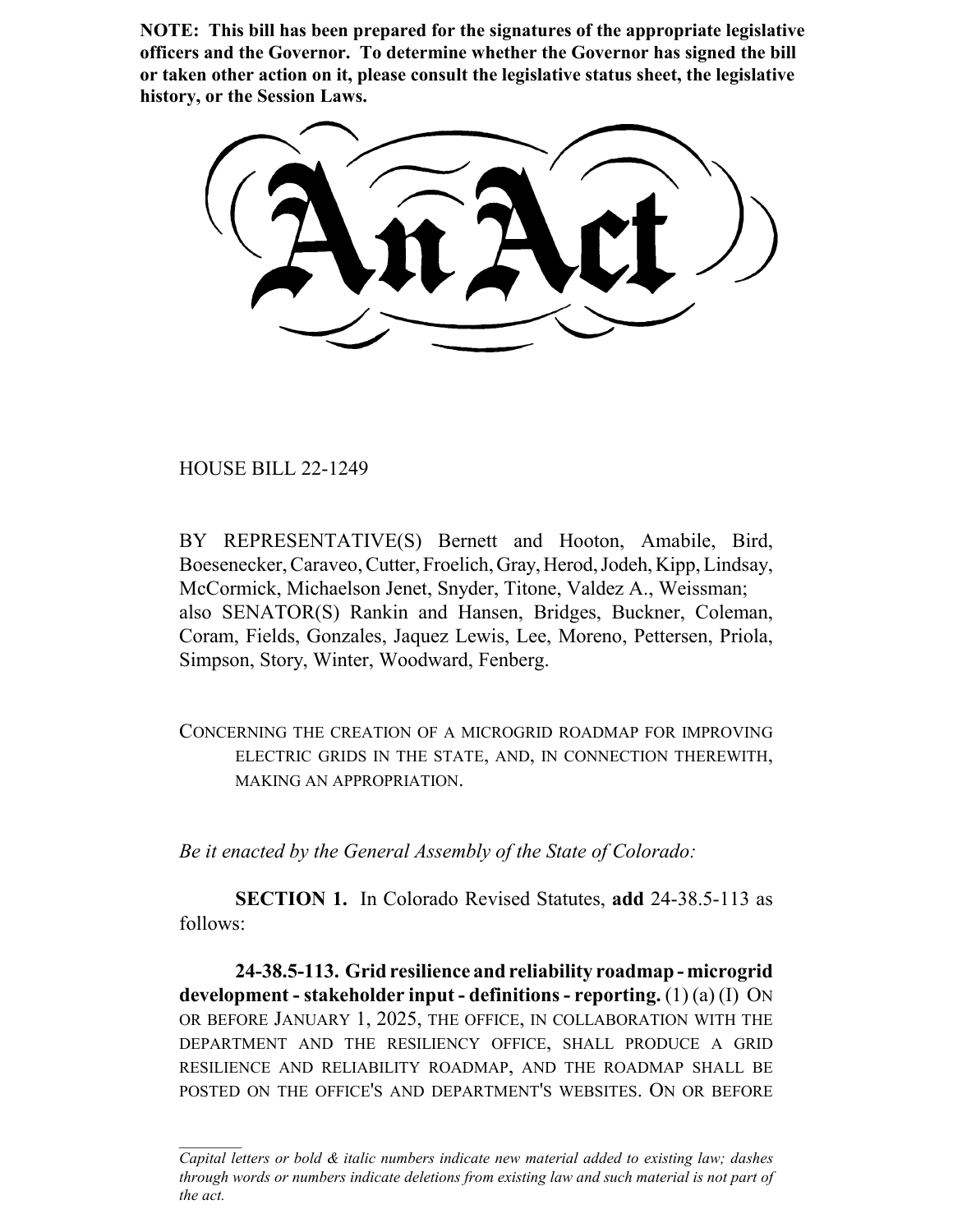MARCH 1, 2025, REPRESENTATIVES OF THE OFFICE AND THE DEPARTMENT SHALL PRESENT THE ROADMAP TO THE HOUSE OF REPRESENTATIVES ENERGY AND ENVIRONMENT COMMITTEE AND THE SENATE TRANSPORTATION AND ENERGY COMMITTEE, OR THEIR SUCCESSOR COMMITTEES.THE OFFICE SHALL SUBMIT A COPY OF THE ROADMAP TO THE PUBLIC UTILITIES COMMISSION.

(II) ON OR BEFORE JULY 1, 2024, THE OFFICE SHALL:

(A) PUBLISH A DRAFT ROADMAP;

(B) POST THE DRAFT ROADMAP ON ITS WEBSITE AND PROVIDE A MECHANISM FOR RECEIVING PUBLIC COMMENT ON THE DRAFT ROADMAP; AND

(C) ALLOW PUBLIC COMMENT ON THE DRAFT ROADMAP FOR AT LEAST THIRTY DAYS.

(III) THE OFFICE, IN COLLABORATION WITH THE DEPARTMENT AND THE RESILIENCY OFFICE, SHALL REVIEW ANY COMMENTS RECEIVED ABOUT THE DRAFT ROADMAP.

(b)  $(I)$  In accordance with subsection  $(1)(b)(II)$  of this SECTION, THE OFFICE, DEPARTMENT, AND RESILIENCY OFFICE SHALL ENGAGE IN A SERIES OF STAKEHOLDER MEETINGS WITH INTERESTED PERSONS THROUGHOUT THE STATE, INCLUDING BUT NOT LIMITED TO THE INTERESTED PERSONS LISTED IN SUBSECTION  $(1)(b)(II)$  of this section, and give CONSIDERATION TO STAKEHOLDER INPUT RECEIVED WHEN DEVELOPING THE ROADMAP.

(II) IN CONDUCTING STAKEHOLDER MEETINGS PURSUANT TO SUBSECTION  $(1)(b)(I)$  OF THIS SECTION, THE OFFICE, DEPARTMENT, AND RESILIENCY OFFICE SHALL SEEK INPUT FROM THE FOLLOWING GROUPS:

(A) MICROGRID DEVELOPERS;

(B) THE PUBLIC UTILITIES COMMISSION AND THE COMMISSION'S STAFF;

(C) THE OFFICE OF THE UTILITY CONSUMER ADVOCATE CREATED IN SECTION 40-6.5-102 (1);

## PAGE 2-HOUSE BILL 22-1249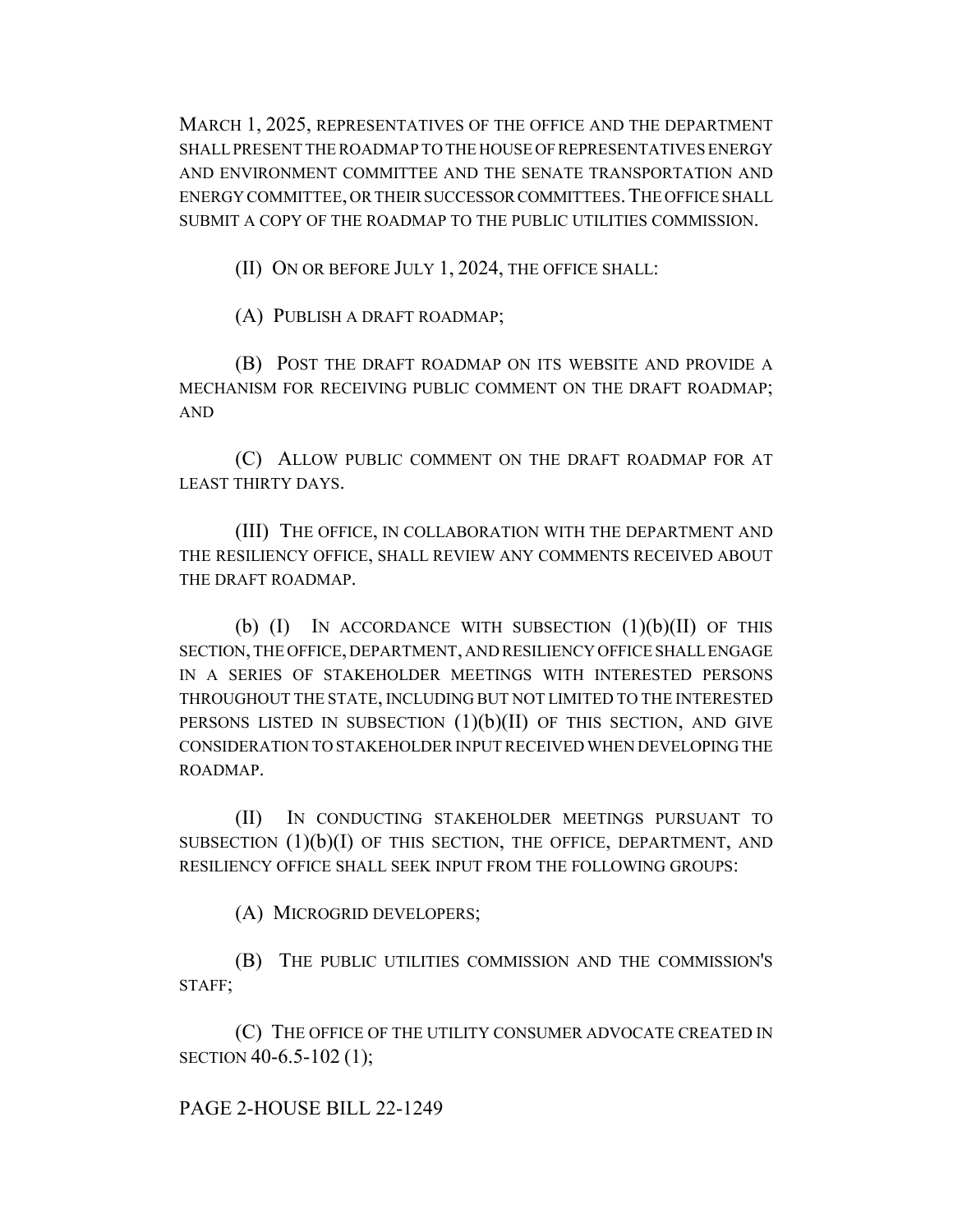(D) UTILITIES;

(E) REPRESENTATIVES OF DISPROPORTIONATELY IMPACTED COMMUNITIES;

(F) REPRESENTATIVES OF COMMUNITIES AT THE HIGHEST RISK OF POWER OUTAGES AS DESCRIBED IN SUBSECTION  $(2)(b)(IV)$  OF THIS SECTION;

(G) REPRESENTATIVES OF MUNICIPAL, COUNTY, OR CITY AND COUNTY GOVERNMENTS;

(H) REPRESENTATIVES OF COMMERCIAL AND INDUSTRIAL UTILITY CUSTOMERS;

(I) REPRESENTATIVES OF LABOR ORGANIZATIONS; AND

(J) REPRESENTATIVES FROM THE DEPARTMENT OF PUBLIC SAFETY CREATED IN SECTION 24-33.5-103(1), REPRESENTATIVES FROM THE DIVISION OF HOMELAND SECURITY AND EMERGENCY MANAGEMENT CREATED IN SECTION 24-33.5-1603 (1), REPRESENTATIVES FROM THE DIVISION OF FIRE PREVENTION AND CONTROL CREATED IN SECTION 24-33.5-1201 (1)(a), AND OTHER REPRESENTATIVES OF CRITICAL INFRASTRUCTURE IN THE STATE.

(III) IN ADDITION TO SEEKING INPUT FROM THE GROUPS LISTED IN SUBSECTION  $(1)(b)(II)$  OF THIS SECTION, THE OFFICE, DEPARTMENT, AND RESILIENCY OFFICE, WHEN DEVELOPING THE ROADMAP, SHALL TAKE INTO CONSIDERATION UTILITY WILDFIRE MITIGATION PLANS.

(2) (a) (I) IN DEVELOPING THE ROADMAP, THE OFFICE, DEPARTMENT, AND RESILIENCY OFFICE SHALL INCLUDE GUIDANCE REGARDING WHETHER, HOW, AND IN WHAT MANNER MICROGRIDS MAY BE USED TO:

(A) HELP HARDEN THE GRID AND IMPROVE GRID RESILIENCE AND RELIABILITY FOR INDIVIDUAL CUSTOMERS;

(B) HELP HARDEN THE GRID AND IMPROVE GRID RESILIENCE AND RELIABILITY FOR COMMUNITIES AND MULTIPLE CUSTOMERS;

(C) DELIVER AND MANAGE ELECTRICITY AND THE NECESSARY INFRASTRUCTURE IN CIRCUMSTANCES WHERE EXTENDING DISTRIBUTION

## PAGE 3-HOUSE BILL 22-1249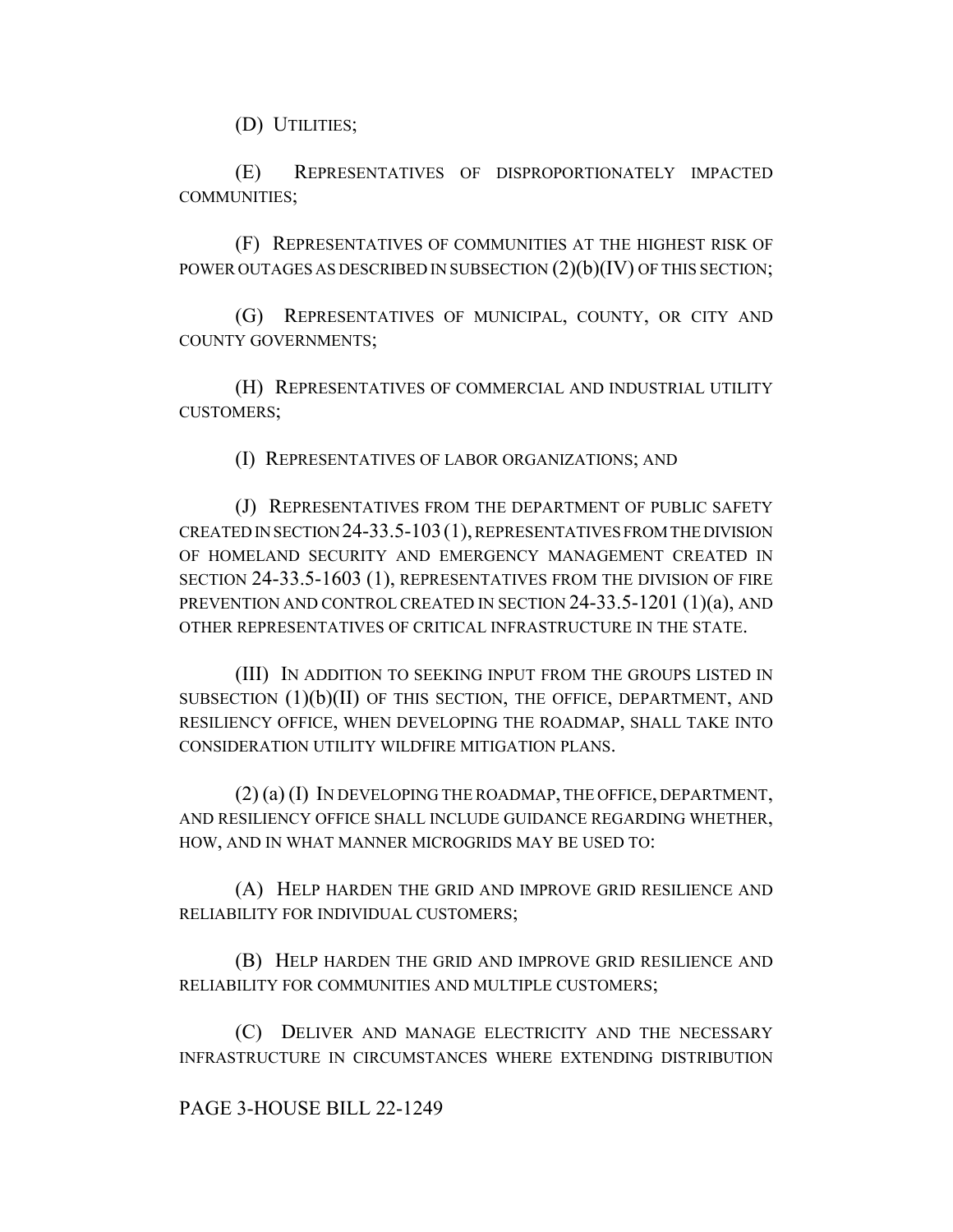INFRASTRUCTURE MAY NOT BE PRACTICABLE; AND

(D) OPERATE AUTONOMOUSLY AND DISCONNECTED FROM THE GRID, WHEN NECESSARY, TO SERVE THE ELECTRICITY NEEDS OF COMMUNITIES, NEIGHBORHOODS, OR BUILDINGS.

(II) TO THE EXTENT PRACTICABLE, THE ROADMAP MUST INCLUDE EXAMPLES OF THE DIFFERENT WAYS THAT MICROGRIDS CAN BE DEPLOYED TO ACHIEVE THE GOALS SET FORTH IN SUBSECTION  $(2)(a)(I)$  OF THIS SECTION AND THE KEY FACTORS TO CONSIDER WHEN DEPLOYING MICROGRIDS.

(b) IN DEVELOPING THE ROADMAP, THE OFFICE, DEPARTMENT, AND RESILIENCY OFFICE MAY:

(I) IDENTIFY THE STATE'S GOALS WITH REGARD TO MICROGRIDS;

(II) EXAMINE WHETHER AND IN WHAT MANNER MICROGRIDS IMPROVE:

(A) GRID RESILIENCE AND RELIABILITY;

(B) GREENHOUSE GAS EMISSION REDUCTIONS;

(C) THE STATE'S TRANSITION TO CLEAN ENERGY; AND

(D) THE USE OF BENEFICIAL ELECTRIFICATION, AS DEFINED IN SECTION 40-1-102 (1.2), AND LOAD MANAGEMENT;

(III) IDENTIFY TYPES OF CRITICAL FACILITIES AND INFRASTRUCTURE IN THE STATE FOR WHICH PROJECTS TO IMPROVE GRID RESILIENCE AND RELIABILITY MAY BE PRIORITIZED. "CRITICAL FACILITIES AND INFRASTRUCTURE" INCLUDES THE FOLLOWING TYPES OF FACILITIES:

(A) EMERGENCY SERVICES;

(B) PUBLIC WORKS;

(C) ENERGY;

(D) TELECOMMUNICATIONS AND BROADBAND;

PAGE 4-HOUSE BILL 22-1249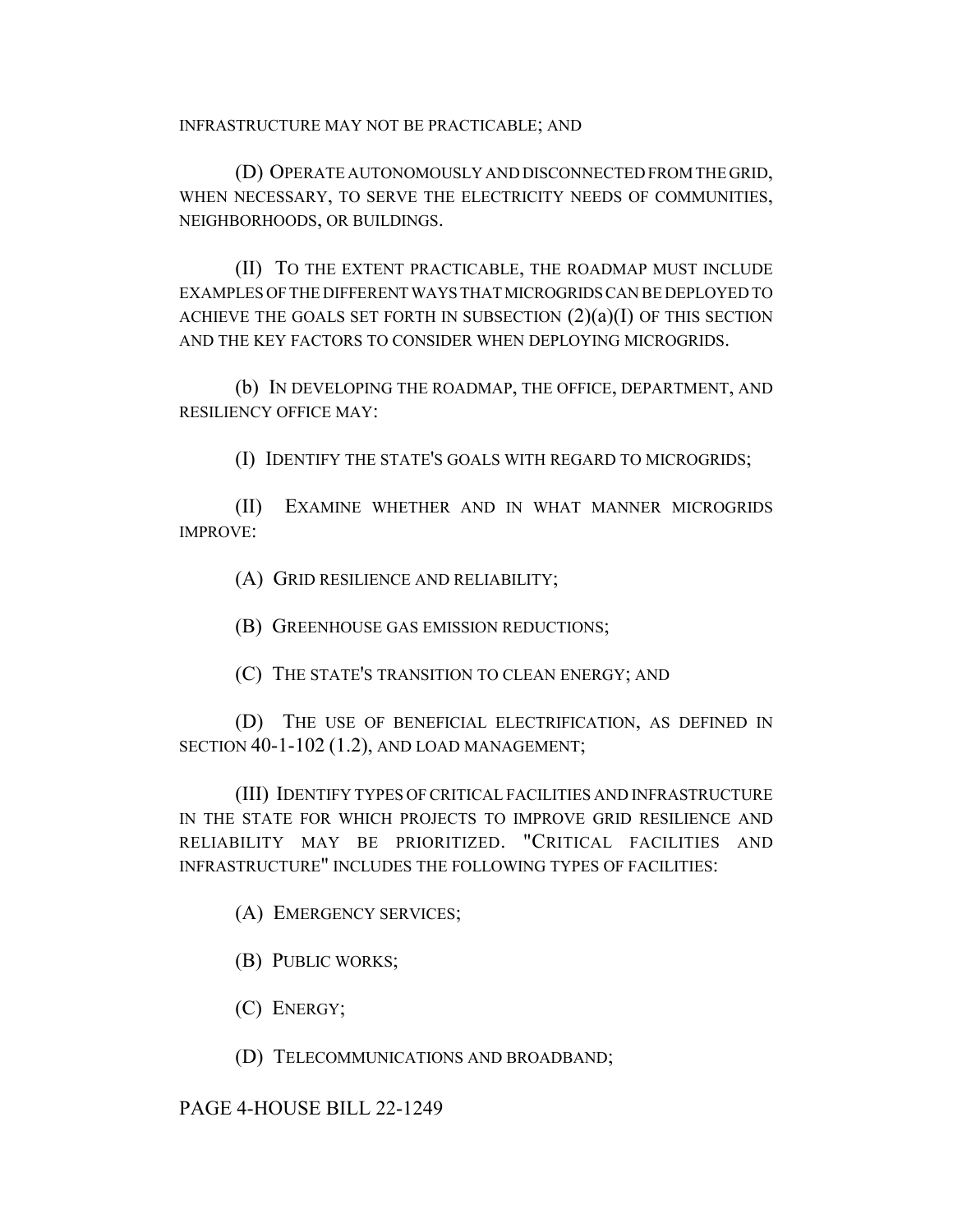(E) HOSPITALS AND OTHER HEALTH-CARE SERVICES;

(F) GOVERNMENT;

(G) SCHOOLS;

(H) INFORMATION TECHNOLOGY FACILITIES FOR PUBLIC INSTITUTIONS; AND

(I) ANY OTHER FACILITIES IDENTIFIED BY THE OFFICE AND RESILIENCY OFFICE.

(IV) IDENTIFY COMMUNITIES THAT ARE AT THE HIGHEST RISK OF POWER OUTAGES IN THE STATE DUE TO NATURAL DISASTERS OR ARE OTHERWISE MOST VULNERABLE TO GRID INTERRUPTIONS, INCLUDING AN IDENTIFICATION OF THE DISPROPORTIONATELY IMPACTED COMMUNITIES THAT ARE AT HIGHER RISK OF POWER OUTAGES;

(V) IN CONSIDERATION OF THE TECHNOLOGY AVAILABLE AT THE TIME OF THE DEVELOPMENT OF THE ROADMAP, ASSESS WHETHER AND HOW MICROGRIDS MAY BE ABLE TO:

(A) PROTECT CRITICAL FACILITIES AND INFRASTRUCTURE AND HIGH-RISK COMMUNITIES FROM THE NEGATIVE EFFECTS OF NATURAL DISASTERS, FUEL TRANSPORT AND DELIVERY DISRUPTIONS, CYBER ATTACKS, OR ELECTROMAGNETIC INTERFERENCE CAUSED BY ELECTROMAGNETIC PULSES;

(B) REDUCE THE NEGATIVE EFFECTS OF POWER OUTAGES AND GRID INTERRUPTIONS ARISING FROM NORMAL DISRUPTIONS OF THE GRID, SUCH AS LIGHTNING STRIKES, HIGH WINDS, WILDLIFE INTERACTIONS, AND FALLEN TREE LIMBS;

(C) DYNAMICALLY UTILIZE DEMAND-SIDE RESOURCES;

(D) IMPROVE CUSTOMER OPTIONS, INCLUDING COST IMPACTS AND BENEFITS TO THE CUSTOMER SERVED BY THE MICROGRID AND TO OTHER CUSTOMERS SERVED BY THE UTILITY;

(E) BE INCLUDED IN DISTRIBUTED ENERGY RESOURCE PLANNING;

PAGE 5-HOUSE BILL 22-1249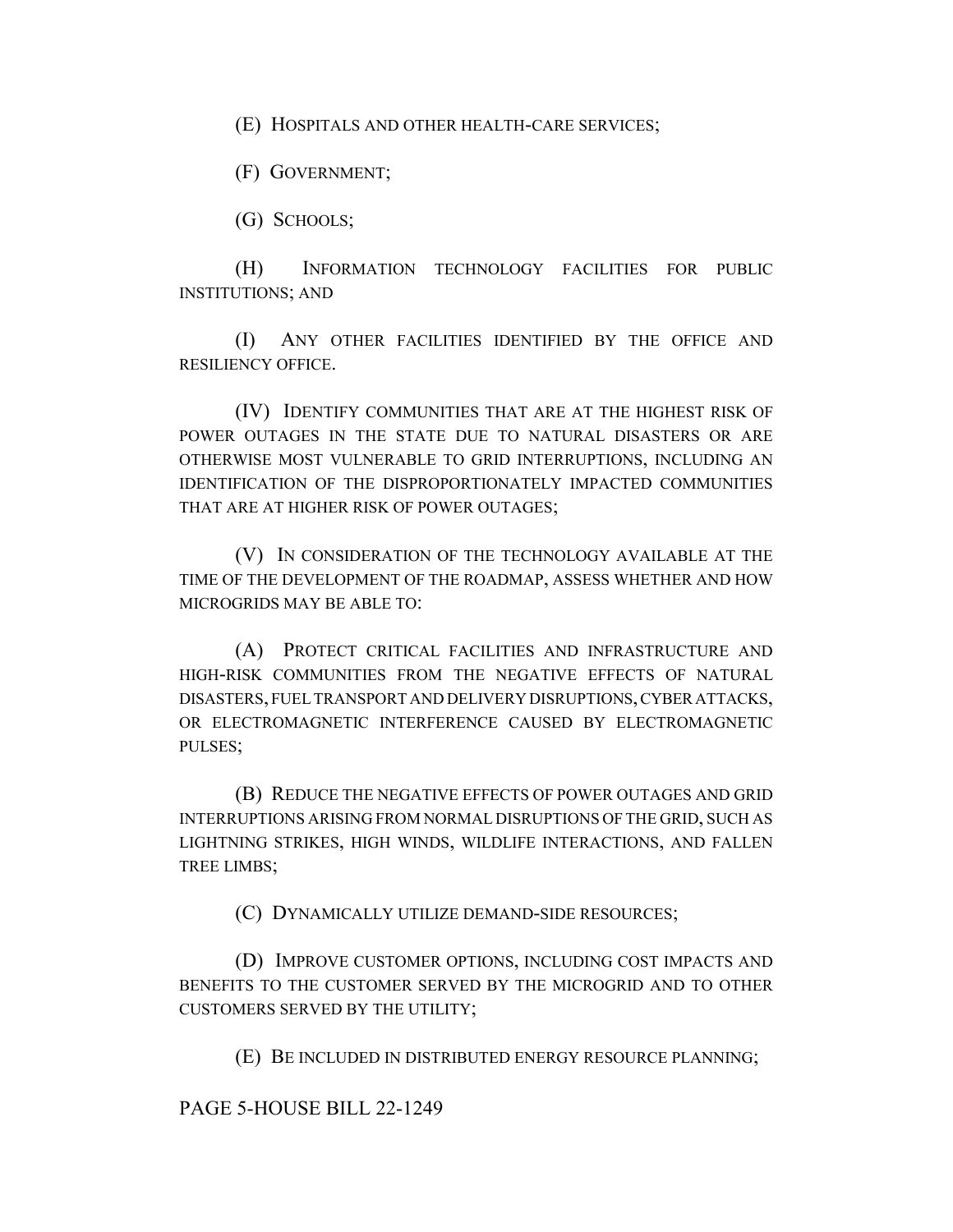(F) HELP CONSUMERS REDUCE ENERGY COSTS, ESPECIALLY THOSE CONSUMERS LOCATED IN RURAL AREAS OF THE STATE; AND

(G) HELP ENSURE THE STATE MEETS ITS GREENHOUSE GAS EMISSION REDUCTIONS GOALS, AS SET FORTH IN SECTION  $25-7-102$   $(2)(g)$ ;

(VI) IDENTIFY LEGAL, REGULATORY, ECONOMIC, AND OTHER BARRIERS TO DEVELOPING AND DEPLOYING MICROGRIDS IN THE STATE, INCLUDING RIGHTS-OF-WAY ISSUES AND RATE STRUCTURES, AND PROVIDE RECOMMENDATIONS ON HOW TO OVERCOME SUCH BARRIERS;

(VII) EXPLORE OPPORTUNITIES TO FOSTER PUBLIC-PRIVATE PARTNERSHIPS, INCLUDING UTILITY PILOT PROGRAMS AND COST-RECOVERY MECHANISMS TO SUPPORT UTILITY RESILIENCE INITIATIVES;

(VIII) RECOMMEND A PROCESS FOR:

(A) NOMINATING QUALIFYING TYPES OF CRITICAL FACILITIES AND INFRASTRUCTURE, AS DESCRIBED IN SUBSECTION (2)(b)(III) OF THIS SECTION, AND AT-RISK COMMUNITIES, AS DESCRIBED IN SUBSECTION  $(2)(b)(IV)$  OF THIS SECTION; AND

(B) PRIORITIZING THE QUALIFYING TYPES OF CRITICAL FACILITIES AND INFRASTRUCTURE AND AT-RISK COMMUNITIES FOR PROJECTS TO IMPROVE GRID RESILIENCE AND RELIABILITY;

(IX) IDENTIFY THE NEED FOR FINANCIAL AND TECHNICAL SUPPORT, EDUCATION, AND OUTREACH FOR MICROGRID DEVELOPMENT AND DEPLOYMENT; AND

(X) DEVELOP RECOMMENDATIONS, INCLUDING LEGISLATIVE RECOMMENDATIONS FOR THE GENERAL ASSEMBLY AND ADMINISTRATIVE RECOMMENDATIONS FOR STATE AGENCIES, INCLUDING THE PUBLIC UTILITIES COMMISSION, AND UTILITIES, ON ISSUES RELATED TO MICROGRID SAFETY, DEVELOPMENT, MAINTENANCE, AND DEPLOYMENT INCLUDING RECOMMENDATIONS REGARDING:

(A) A PROPOSED STATUTORY DEFINITION OF THE TERM "MICROGRID";

(B) KEY FACTORS TO CONSIDER IN THE SAFETY, DEVELOPMENT,

## PAGE 6-HOUSE BILL 22-1249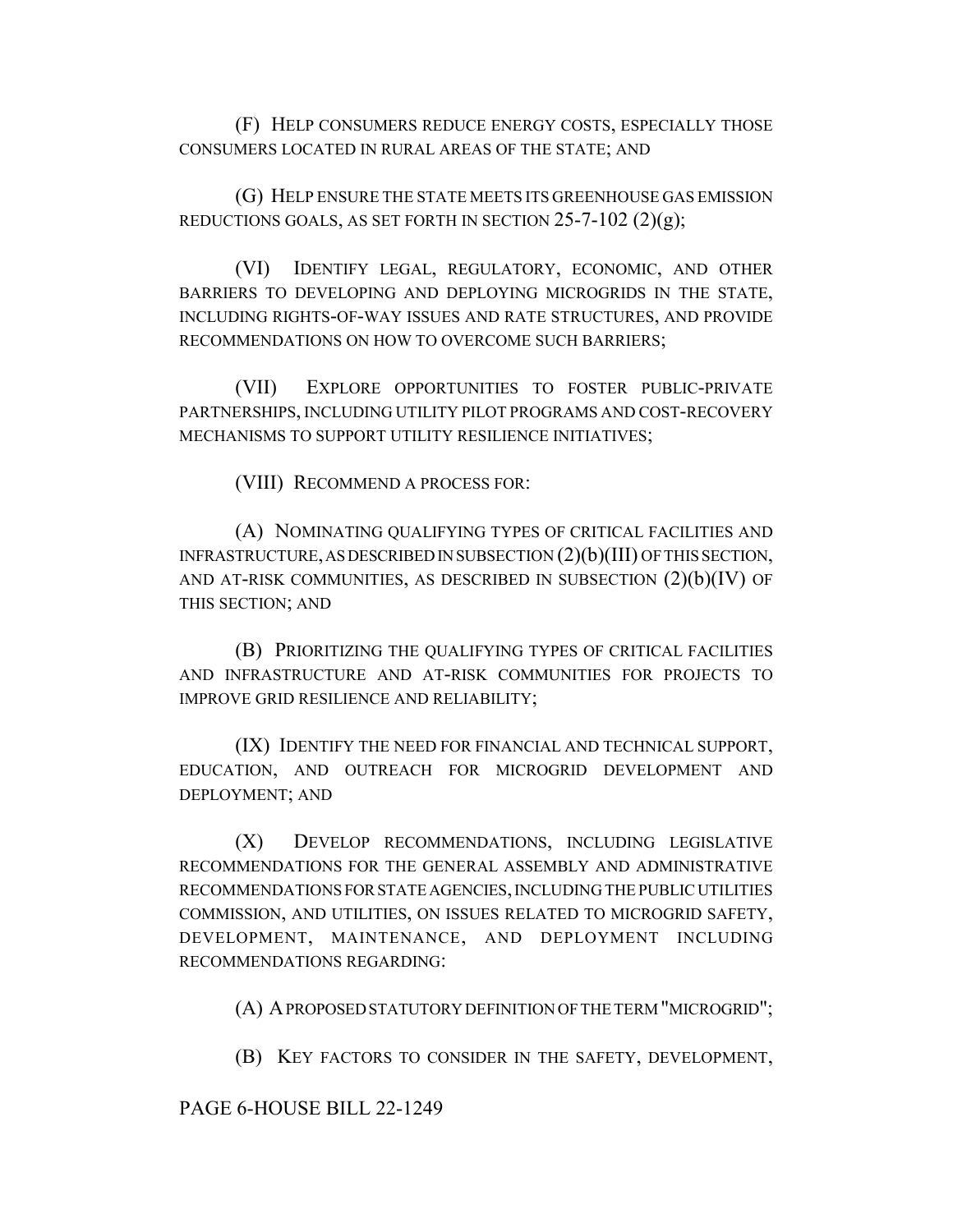MAINTENANCE, AND DEPLOYMENT OF MICROGRIDS;

(C) KEY FACTORS TO CONSIDER WITH RESPECT TO WORKER LICENSING AND CERTIFICATION IN RELATION TO WORK INVOLVED IN DEVELOPING, MAINTAINING, AND DEPLOYING MICROGRIDS;

(D) STATUTORY OR RULE CHANGES REQUIRED TO ENABLE SAFE AND RELIABLE MICROGRID DEVELOPMENT, MAINTENANCE, AND DEPLOYMENT;

(E) METRICS FOR EVALUATING THE COSTS AND BENEFITS OF MICROGRIDS;

(F) HOW TO OVERCOME ANY BARRIERS IDENTIFIED PURSUANT TO SUBSECTION (2)(b)(VI) OF THIS SECTION;

(G) FINANCIAL AND TECHNICAL SUPPORT FOR MICROGRID SAFETY, DEVELOPMENT, MAINTENANCE, AND DEPLOYMENT; AND

(H) EDUCATION AND OUTREACH PROGRAMS, INCLUDING APPRENTICESHIP PROGRAMS, AS DEFINED IN SECTION 8-83-308 (3)(a).

(c) FOR ANY ITEM LISTED IN SUBSECTION (2)(b) OF THIS SECTION THAT THE OFFICE, DEPARTMENT, AND RESILIENCY OFFICE DECIDE NOT TO INCLUDE IN THE ROADMAP, THE OFFICE, DEPARTMENT, AND RESILIENCY OFFICE SHALL PROVIDE AN EXPLANATION SETTING FORTH THEIR REASONS FOR NOT INCLUDING THE ITEM IN THE ROADMAP.

(3) ON OR BEFORE JANUARY 1, 2030, AND AT LEAST EVERY FIVE YEARS THEREAFTER, THE OFFICE, IN COLLABORATION WITH THE DEPARTMENT AND THE RESILIENCY OFFICE, SHALL REVIEW AND, IF NECESSARY, UPDATE THE ROADMAP. IN REVIEWING THE ROADMAP, THE OFFICE, DEPARTMENT, AND RESILIENCY OFFICE SHALL ENGAGE IN A STAKEHOLDER PROCESS WITH INTERESTED PERSONS THROUGHOUT THE STATE IN ACCORDANCE WITH THE STAKEHOLDER PROCESS SET FORTH IN SUBSECTION  $(1)(b)$  OF THIS SECTION. IF THE ROADMAP IS UPDATED, THE OFFICE AND DEPARTMENT SHALL POST THE UPDATED ROADMAP ON THEIR WEBSITES AND THE OFFICE SHALL SUBMIT A COPY OF THE UPDATED ROADMAP TO THE PUBLIC UTILITIES COMMISSION AND THE MEMBERS OF THE HOUSE OF REPRESENTATIVES ENERGY AND ENVIRONMENT COMMITTEE AND THE SENATE TRANSPORTATION AND ENERGY COMMITTEE, OR THEIR

PAGE 7-HOUSE BILL 22-1249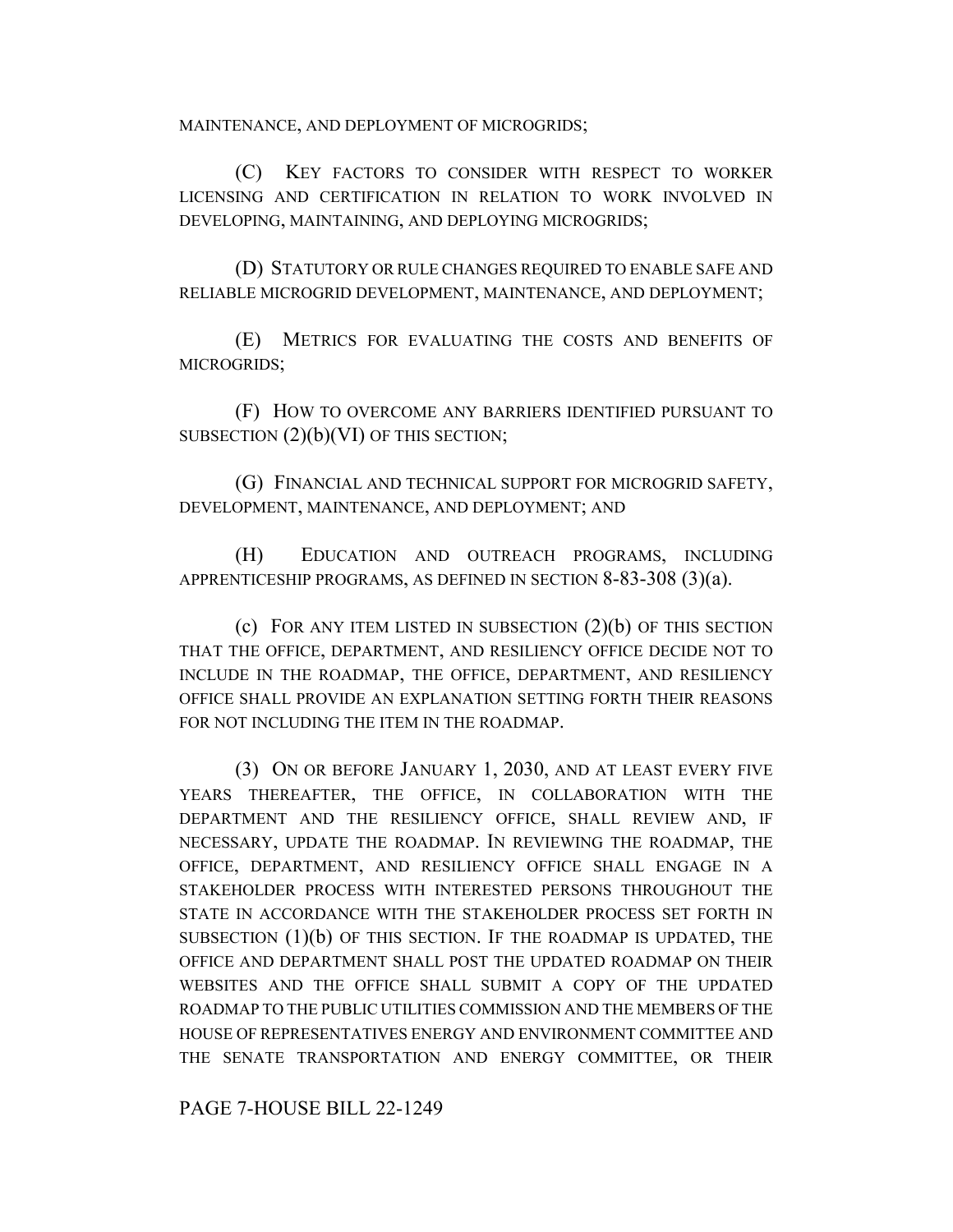SUCCESSOR COMMITTEES.

(4) AS USED IN THIS SECTION, UNLESS THE CONTEXT OTHERWISE REQUIRES:

(a) "DEPARTMENT" MEANS THE DEPARTMENT OF LOCAL AFFAIRS CREATED IN SECTION 24-1-125.

(b) "DISPROPORTIONATELY IMPACTED COMMUNITY" HAS THE MEANING SET FORTH IN SECTION  $24-4-109$   $(2)(b)(II)$ .

(c) "GREENHOUSE GAS" HAS THE MEANING SET FORTH IN SECTION  $2 - 2 - 322.3$  (1)(a).

(d) "GRID" MEANS AN INTERCONNECTED NETWORK OF FACILITIES FOR A UTILITY'S DELIVERY OF ELECTRICITY TO CONSUMERS.

(e) "OFFICE" MEANS THE COLORADO ENERGY OFFICE CREATED IN SECTION 24-38.5-101 (1).

(f) "PUBLIC UTILITIES COMMISSION" MEANS THE PUBLIC UTILITIES COMMISSION CREATED IN SECTION 40-2-101 (1).

(g) "RESILIENCY OFFICE" MEANS THE COLORADO RESILIENCY OFFICE CREATED IN SECTION 24-32-121 (1).

(h) "ROADMAP" MEANS THE GRID RESILIENCE AND RELIABILITY ROADMAP DEVELOPED PURSUANT TO THIS SECTION.

(i) "UTILITY" MEANS AN ELECTRIC UTILITY IN THE STATE.

**SECTION 2. Appropriation.** For the 2022-23 state fiscal year, \$22,470 is appropriated to the office of the governor for use by the Colorado energy office. This appropriation is from the general fund and is based on an assumption that the office will require an additional 0.2 FTE. To implement this act, the office may use this appropriation for program administration.

**SECTION 3. Act subject to petition - effective date.** This act takes effect at 12:01 a.m. on the day following the expiration of the

PAGE 8-HOUSE BILL 22-1249